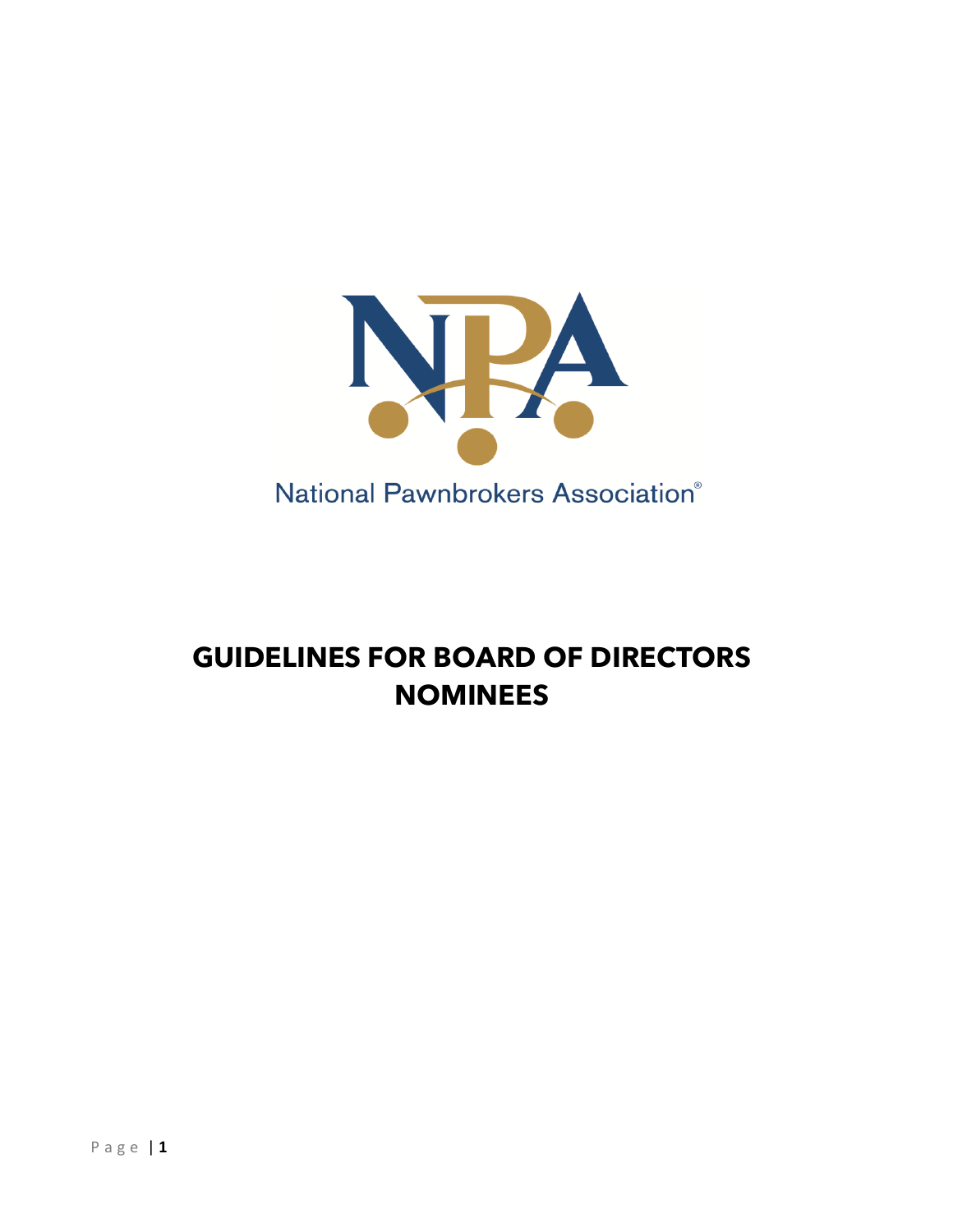## **GUIDE FOR NOMINEES**

The mission of the National Pawnbrokers Association (NPA) is to represent independent pawnbrokers and their interests through education, mentoring, and legislation.

#### **Congratulations!**

We are delighted to learn of your interest in serving on the Board of Directors of the National Pawnbrokers Association. Your desire to do so illustrates your commitment and dedication to our industry and to NPA.

 appraisal of the role that NPA board members play. The intent is to give you a clear 887-8830 or the Chair of the Nominating Committee, Kerry Rainey, at (225) 921-2854. The information contained in this booklet is designed to provide you with an accurate understanding of the candidate selection process. If you have questions about the process, or materials to submit, please call Kristen Williams, Executive Director, at (817)

#### **Included in this booklet you will find:**

- **Requirements and Commitments**
- **Timelines for Nominating Process**
- **Guidelines for Letter of Intent**
- **Key Biography Components**
- **Nominee Issue Statement**
- **Nomination Application**
- **Checklist**
- **Conflict of Interest Policy & Disclosure form**
- **Board of Directors Code of Ethics**
- **Confidentiality Policy & Disclosure Form**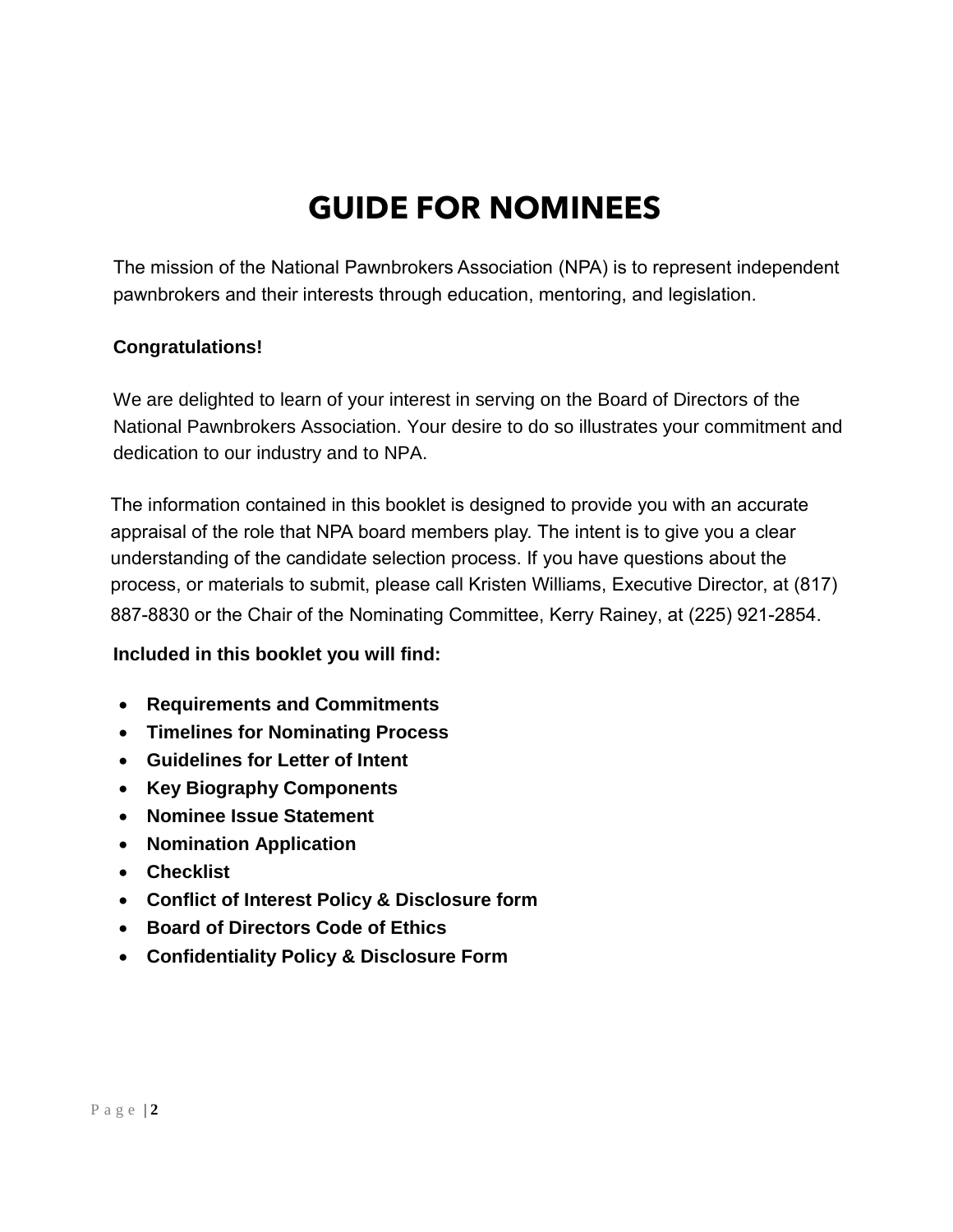# **REQUIREMENTS AND COMMITMENTS**

Review the Requirements and Commitments listed below to evaluate your ability to fulfill the responsibilities required of NPA directors.

## **Policy**

#### **NPA Policy Requirement for Board Candidates**

A candidate for the NPA Board of Directors must attend a NPA Legislative Conference in Washington, DC, and the accompanying Board of Directors meeting held in conjunction with the Legislative Conference OR attend two consecutive Board of Directors meetings prior to being considered as a candidate for the NPA Board of Directors.

#### **Responsibilities**

A Director, with other Board members, establishes the NPA policies and priorities based upon the association's mission, values, and vision; represents member needs; ensures the financial stability and growth of the association; and promotes the pawn industry.

#### **Requirements**

- Knowledge, experience, and a demonstrated commitment to NPA through service to NPA committees
- Current pawn industry experience; strong awareness of issues and relationships; and new emerging trends affecting the business
- Secure in own abilities; able to contribute beyond personal development
- Skilled in multi-dimensional thinking and analysis
- Interpersonal relations skills; approachable, savvy, and an ambassador who personally values and respects other people
- Visionary open to new ideas, able to priortize and consider future directions; has a clear view of the future
- Objective evaluates the ideas of others
- Mentor willing to invest in others; inspires confidence and enthusiasm
- Knowledge of fiduciary role of a governing body; able to learn the role
- Integrity establishes and maintains a personal code of conduct that serves as a model for others
- Support from employers/colleagues for the time and financial commitment required
- Willing and able to enthusiastically support NPA's major initiatives including contributions to essential fund-raising campaigns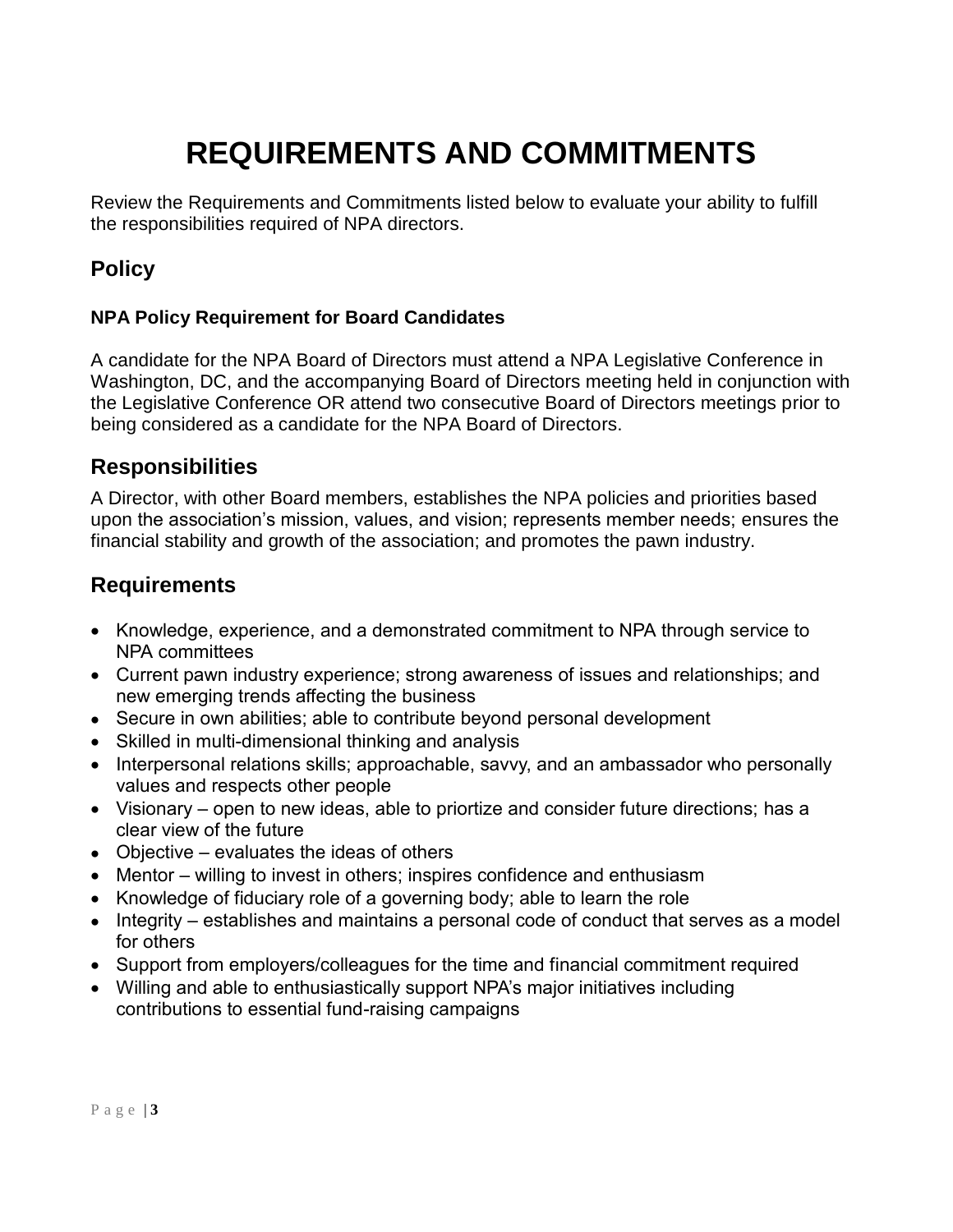## **Self Appraisal**

 To help you achieve a better understanding of your own motivations, consider the following questions:

- 1. Why do I want to serve as an elected leader of NPA?
- 2. Am I willing to sacrifice time, money, and other goals?
- 3. Will my health and spirit withstand the barrage and demands required to serve?
- 4. Do I have adequate support and understanding from my own organization and family?
- 5. Can I communicate effectively? Can I deliver the message to others?
- 6. Can I subordinate my personal biases to respond to the needs of the entire membership and organization?
- $\overline{\phantom{0}}$ 7. Can I identify and work with the staff as a team member?

## **Travel Commitment**

- Three two-day Board meetings, the annual Legislative Conference, and the annual convention each year. Generally, one meeting in March or April in conjunction with the annual Legislative Conference and the NPA annual Pawn Expo in July, and the Fall Board Meeting in October or November. Conference calls are convened depending upon the need.
- ! Miscellaneous assignments of one or two days in duration as the need may arise

### **Time Commitment**

- Directors are elected to a two-year term.
- May require two to six hours a month depending upon need and current circumstances, and in some cases, additional time may be required
- Phone calls, conference calls, letters, reading, etc
- Letter and report writing
- Directors may serve as members of committees, and are expected to maintain communications in this regard
- Responses to correspondence
- Directors receive periodic e-mails from containing briefings, memos, and correspondence, some of which may require responses
- Review board meeting agendas and supporting material prior to each board meeting.
- Review minutes of board and committee meetings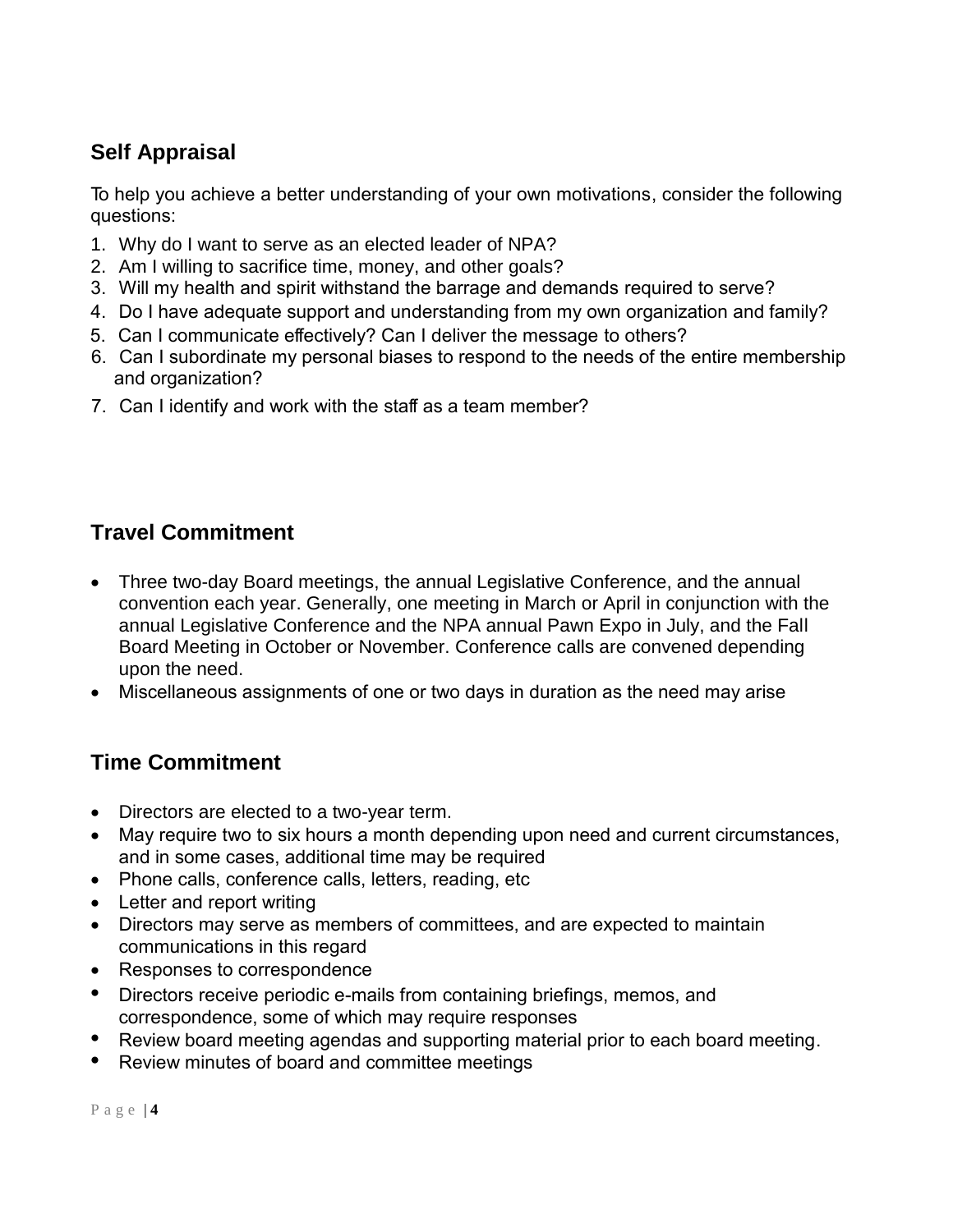### **Social Time in Conjunction with Meetings**

Additional activities or meetings are often called during Board and committee meetings. Please consider this when making personal plans during the time around meetings. It is often difficult to predict the need to convene a quick meeting.

#### **Expense Reimbursement**

Directors serve at his or her own expense and are expected to assume the cost of travel and lodging. NPA does provide limited expense reimbursement for adhoc travel to Directors as approved by the President and Treasurer.

### **Timelines for Nominating Process**

The task of leadership development is a year round activity at NPA. If you wish to be considered for election to the Board of Directors, you may express your interest at any time. You will receive a copy of this booklet in response.

 To be considered among the next group of candidates, your completed materials must be The Nominating Committee begins the work of finalizing candidates for nomination in April. received by NPA **no later than Friday, March 31 of the current year.** 

- The Nominating Committee evaluates candidate submissions in April of current year.
- A telephone interview will be conducted.
- Nominees will be notified following consideration by the Nominating Committee.
- NPA Board of Directors will be notified of the proposed slate of nominees for election at the annual meeting 30 days prior to the summer board meeting.
- The election takes place at the Board of Directors meeting held in July.
- Directors-elect are invited to attend the July Board meeting.
- The bi-annual slate of Board members and officers are presented to the general membership for ratification at the commencement of the Annual Members meeting held in conjunction with the Annual Convention. Installation of newly elected officers and directors for the ensuing years occurs at the NPA Annual Meeting.

### **Guidelines for Letter of Intent**

In the letter of intent, include your acceptance of consideration for nomination, give NPA permission to contact your references, and state your reason(s) for wishing to be considered for election as a Director of NPA.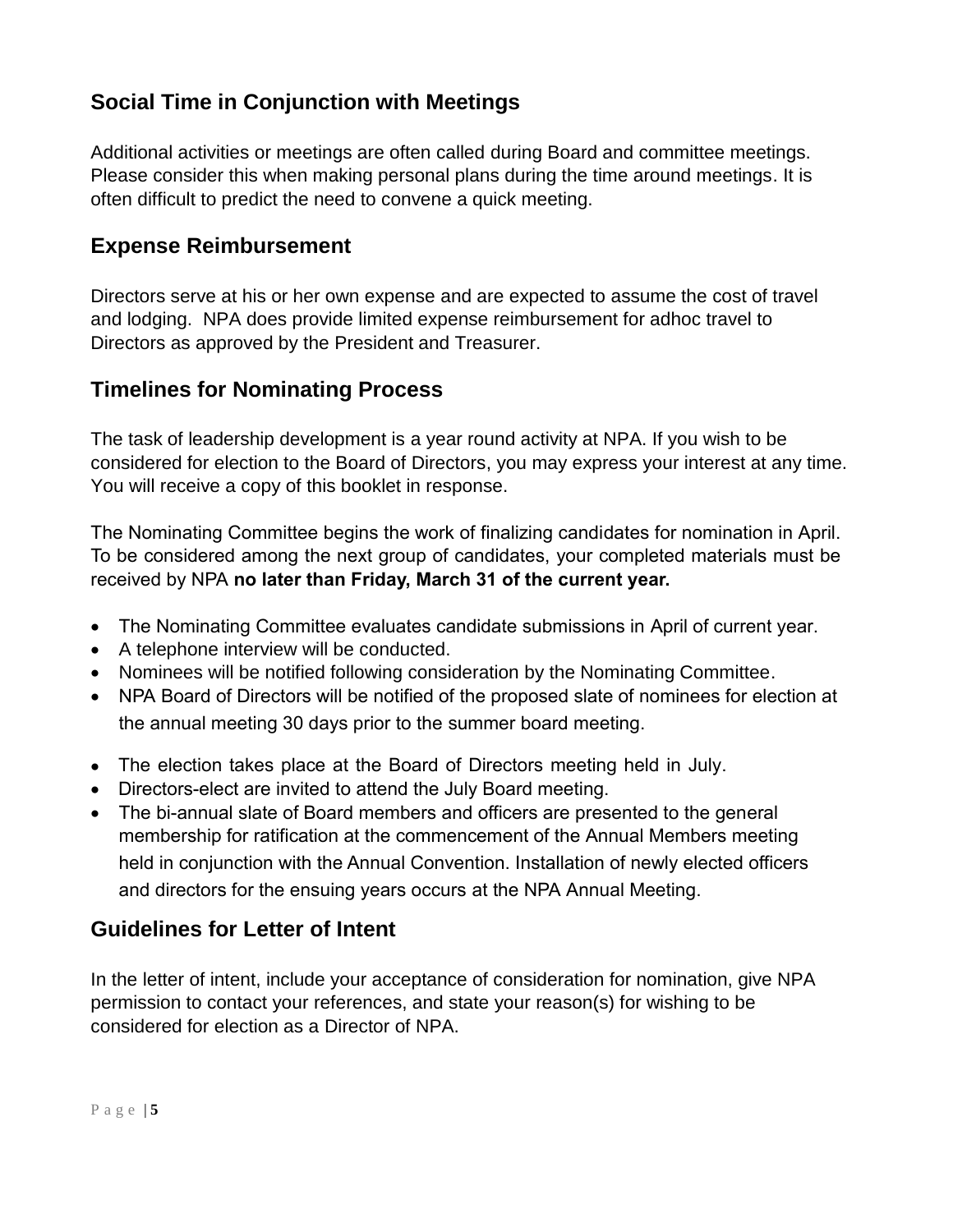## **Key Biography Components**

Please enclose a current biography. If your biography does not include the following key components, please attach an addendum to include the missing items. All key components must be addressed in your biography or the addendum.

- 1. If you are selected as a candidate for election, information will be summarized from your biography and presented to the membership with the announcement of your candidacy.
- 2. Name
- 3. Formal Education
- 4. Work Experience: List employer's name, city, state, your role/title, and dates of employment including current and past positions, and up to three leadership roles in your workplace you have held in the past five years.
- 5. Professional associations, community service: List all membership and leadership roles in national and local associations and organizations, as well as dates of membership. This includes all leadership roles held in State Associations.
- 6. Articles published, presentations made: List all articles that you have authored and presentations that you have made. Attach copies of articles, if possible.
- 7. Awards and Honors
- 8. A high resolution professional photograph of yourself in: .tif, .eps, or .jpg
- 9. Recent high resolution photos of your store(s) (inside and outside) in: .tif, .eps, or .jpg

#### **Nominee Issue Statement**

Submit a written statement about a major issue facing the pawn industry today stating your approach, or suggestions for addressing the issue, including what role, if any, you might see NPA play. This statement, limited to 200-250 words, will be used by the Nominating Committee to evaluate your:

- Current awareness of vital industry issues
- Leadership ability related to your approach or suggestions for addressing the issue